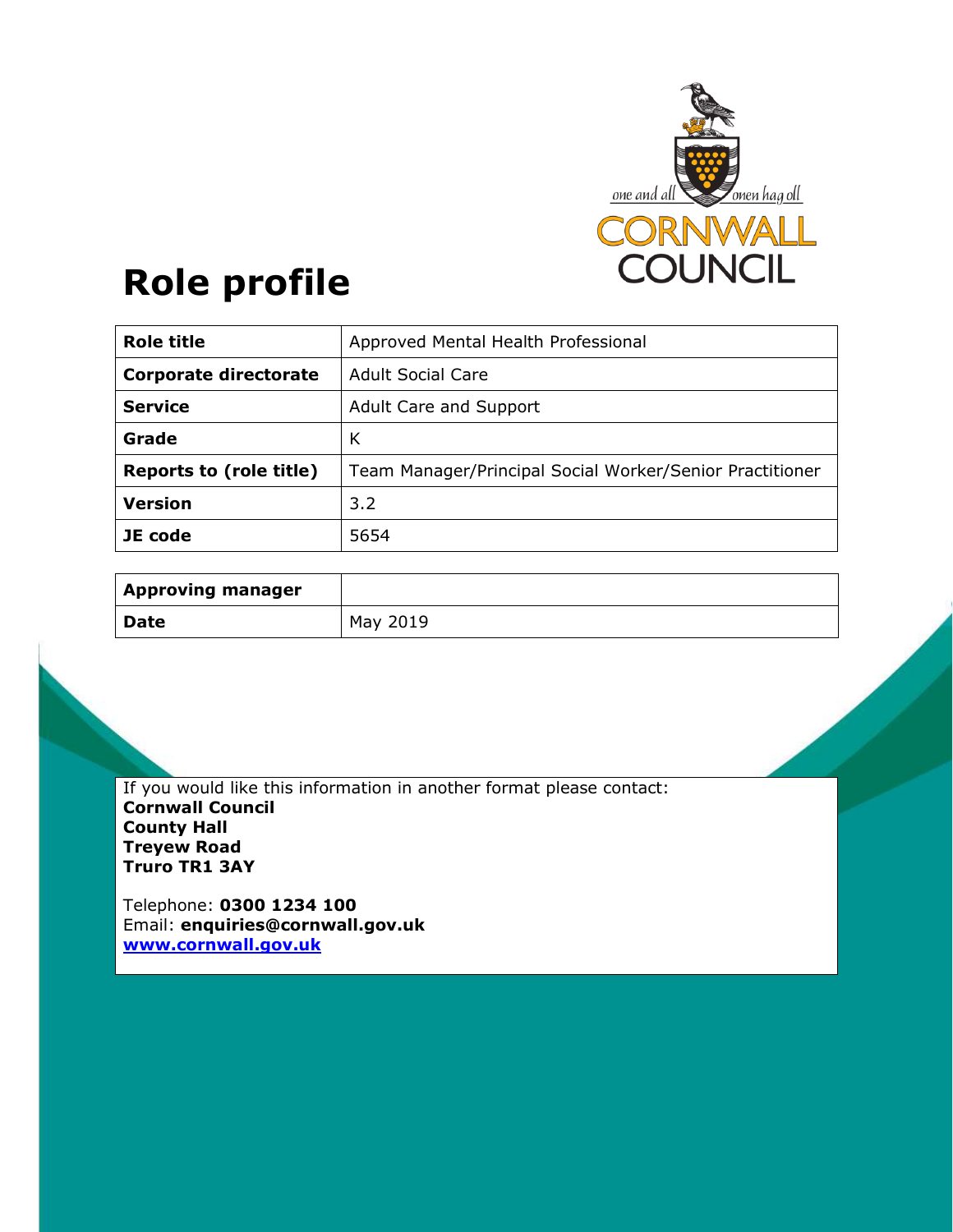## **Role purpose**

Under the leadership and management of the Team Manager/Principal Social Worker/Senior Practitioner you will be a core member of either the multi-disciplinary integrated Community Mental Health Team which includes the Home Treatment Team based with Cornwall Foundation Trust (CFT) or the Deprivation of Liberty Safeguards (DoLS) Team based within the Council.

Approved Mental Health Professionals (AMHPs) are required to work collaboratively with colleagues from different teams, disciplines and partner organisations in order to provide a seamless service to individuals/families/carers. To undertake assessment of risk involving safeguarding of children/vulnerable adults/carers and their families across a range of settings.

To work at the required level of professional competence as detailed in Adult Social Care practice standards and quality assurance framework and in line with the national standards required to maintain professional registration (*Schedule 2 to the Mental Health (AMHP) (England) Regulations 2008*). AMHPs will ensure they maintain and improve their knowledge and skills and contribute to the learning and development of other members of the team, keeping up to date with developments in mental health social work practice and have awareness of other relevant policy applicable to role and context.

Each role involves working as a highly capable practitioner assessing and delivering on complex and high risk cases, working with people who have acute mental health problems to help them and their families/carers cope with the social, emotional, economic and environmental problems that may arise, helping them retain independence and live as normal a life as possible in the community. In achieving these objectives, the AMHP will mobilise the personal resources of clients, families and communities and draw upon other statutory bodies and the private and voluntary sector where appropriate.

As representatives of Adults Social Care Directorate, behaviour and conduct should be professional at all times, reflecting the values of the department and the council.

## **Dimensions**

### **Annual financial accountability**

Oversight of costs in terms of finance and resource relating to each case that is allocated but no overall budgetary responsibility.

#### **Management accountability**

No direct line management accountability but it is a requirement of the role to provide mentoring and support to vocationally qualified, student social workers and newly qualified Social Workers (NQSW's).

## **Accountabilities**

*Cornwall Council is a dynamic organisation and the particular duties and accountabilities may vary from time to time without changing the general character of the role or the level of responsibility entailed. Individual objectives will be agreed via the PDS appraisal process*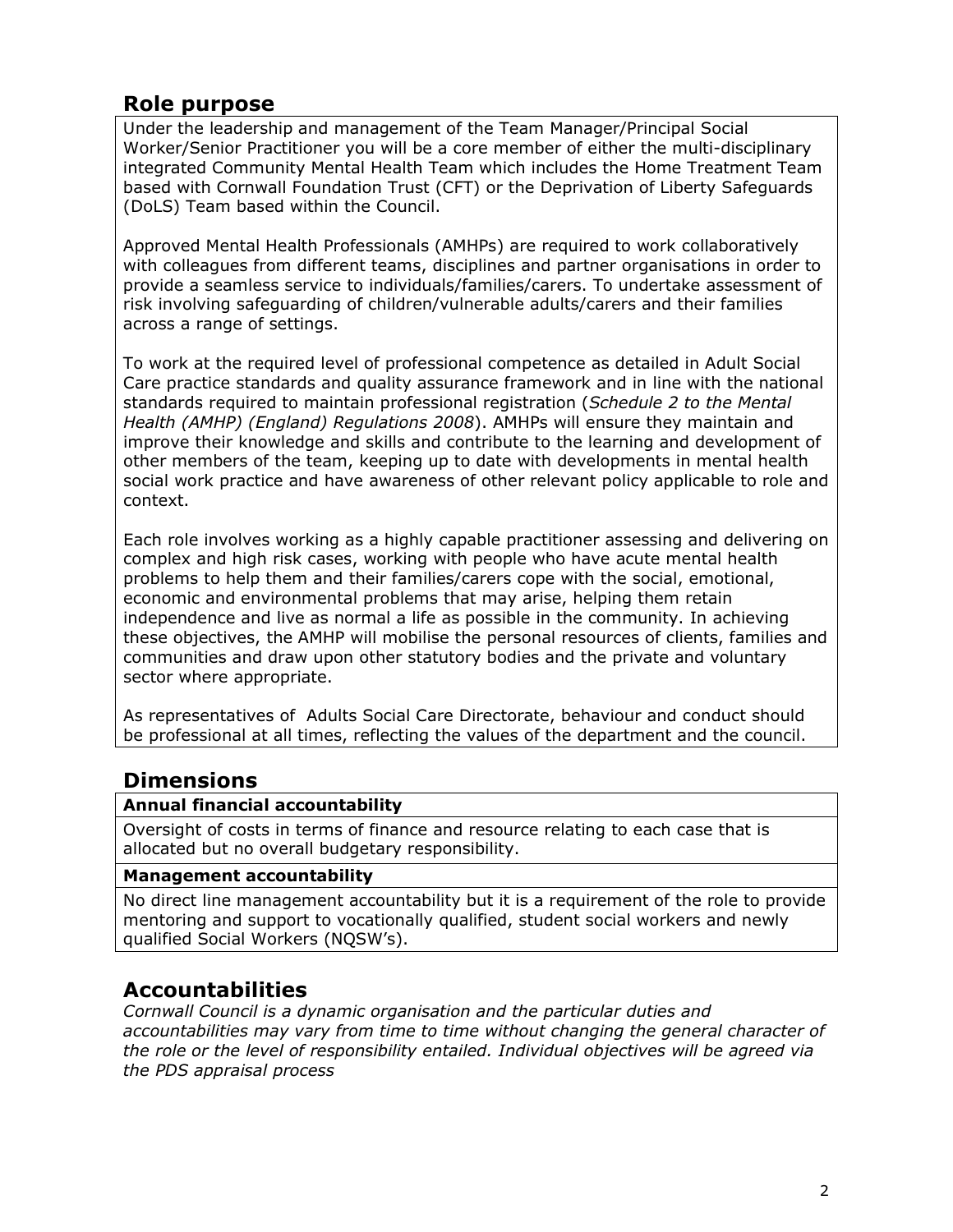- The AMHP will be required to maintain their knowledge regarding social policy and social work practice and ensure compliance at all times with key legislative frameworks, their regulations, codes of practice and national and local guidance. Key legislative areas include:
	- o Mental Health Act 1983 (as amended 2007)
	- o Mental Capacity Act 2005
	- o Deprivation of Liberty Safeguards 2008
	- o Human Rights Act 1998
	- o Care Act 2014
- To be compliant with and carry out all statutory responsibilities as an AMHP as laid down in S 13 of the MHA 1983 (outlined in Chapter 14 of the Code of Practice): coordinating MHAs and making Applications on behalf of Cornwall Council where appropriate
- To actively promote self-learning to ensure professional development and provide high quality practice in line with the Mental Health (AMHP) Regulations 2008 , to actively contribute to appropriate supervision, appraisal and development opportunities, observing the requirements of the HCPC
- To work with other team members and multi-disciplinary team members from other agencies to meet the needs of vulnerable adults, operating as an effective member of the operational team
- To ensure the views and wishes of individuals and carers are given appropriate consideration and are central to all decision making
- To act to protect adults in need of support services in line with legal requirements and Adult Social Care procedures and to ensure that all aspects of the councils safeguarding policies are observed
- To act within a framework which promotes independence, prevention, re-ablement and self-determination; facilitating effective communication with families, carers, individuals and other agencies
- Work within the Council's budgetary framework and have understanding with regard to Local Authority legal limits and negotiation with Continuing Health Care and other streams of funding.

## **Corporate accountabilities**

### **Information security and governance**

Manage information in line with the Council's policies, procedures and guidance on subjects such as Data Protection, Freedom of Information, confidentiality, information security and sharing, the information lifecycle and data quality, to ensure compliance and efficient and effective information governance

### **Safeguarding**

Maintain awareness of Council policies and practices regarding the safeguarding of children, young people and/ or adults who may be at risk. Report concerns/ allegations in accordance with corporate guidance and procedures

### **Equality & Diversity**

Work to eliminate unlawful discrimination, harassment and victimisation and report incidents as they occur. Treat everyone with dignity and respect and ensure individual's needs are met. Challenge inappropriate behaviour and language constructively, advising on alternatives so the opportunity for change can be considered

### **Customer Experience**

Drive to continually improve customer satisfaction and maintain a clear and consistent focus on delivering outstanding customer experience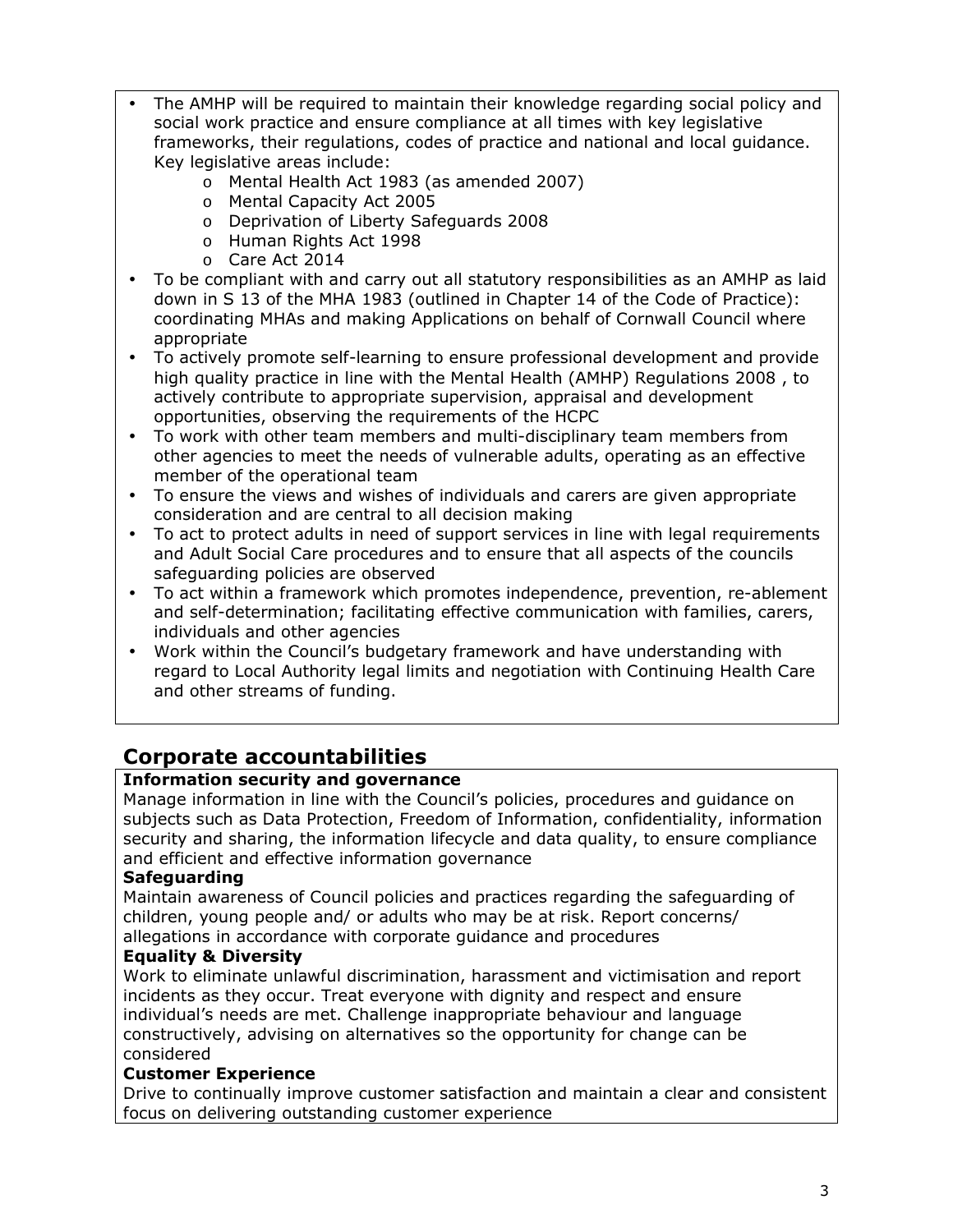#### **Health, Safety and Wellbeing**

Contribute to the management of health and safety risks and the creation of a positive health and safety culture to safeguard the health, safety and wellbeing of yourself and others. Understand your health and safety responsibilities and comply with council policy and procedures

#### **Key objectives**

- To ensure that service users, carers and families are fully involved in the process of assessment and support planning; their views are taken into account, appropriately recorded and are central to decision making.
- To offer advice and early initial MHA eligibility guidance by telephone or email to promote a swift advice line service where possible for NHS and other colleagues
- To ensure that within an allocated caseload statutory timescales for assessment of need are met; that performance targets are adhered to and that there is a seamless transition between teams
- To actively participate in the performance management system including supervision, team meetings, service area meetings and to contribute to the development of the service plan
- To meet all AMHP responsibilities in respect of Guardianship obligations.

## **Competencies and other requirements**

*We use the following criteria below to assess your suitability for the role; please refer to the recruitment & selection column to establish at which stage the criteria are assessed. Requirements assessed at the 'Application' stage represent the minimum essential requirement for shortlisting purposes* 

| <b>Behaviours</b>                                                                                                                                                                                                                                                                                                                                                                                                                                                                                                                                                                                                                                                                              | <b>Recruitment and</b><br>selection |
|------------------------------------------------------------------------------------------------------------------------------------------------------------------------------------------------------------------------------------------------------------------------------------------------------------------------------------------------------------------------------------------------------------------------------------------------------------------------------------------------------------------------------------------------------------------------------------------------------------------------------------------------------------------------------------------------|-------------------------------------|
| <b>Working together</b>                                                                                                                                                                                                                                                                                                                                                                                                                                                                                                                                                                                                                                                                        |                                     |
| You understand and focus on customer satisfaction and work well<br>with colleagues and partners.                                                                                                                                                                                                                                                                                                                                                                                                                                                                                                                                                                                               |                                     |
| You deliver exceptional customer service - you understand<br>and are attentive to the needs of your customers<br>You listen to the views of others and seek them out<br>You support and show consideration for others<br>$\bullet$<br>You work well with colleagues and partners and acknowledge<br>the different ideas, perspectives and backgrounds of others<br>You are committed to the protection and safeguarding of<br>$\bullet$<br>children, young people and vulnerable adults<br>You share information and expertise with others<br>You are honest, you respect and you build relationships of<br>trust<br>You share your achievements and acknowledge the<br>achievements of others |                                     |
| <b>Resourceful</b>                                                                                                                                                                                                                                                                                                                                                                                                                                                                                                                                                                                                                                                                             |                                     |
| You apply expertise, solve problems and make improvements to                                                                                                                                                                                                                                                                                                                                                                                                                                                                                                                                                                                                                                   |                                     |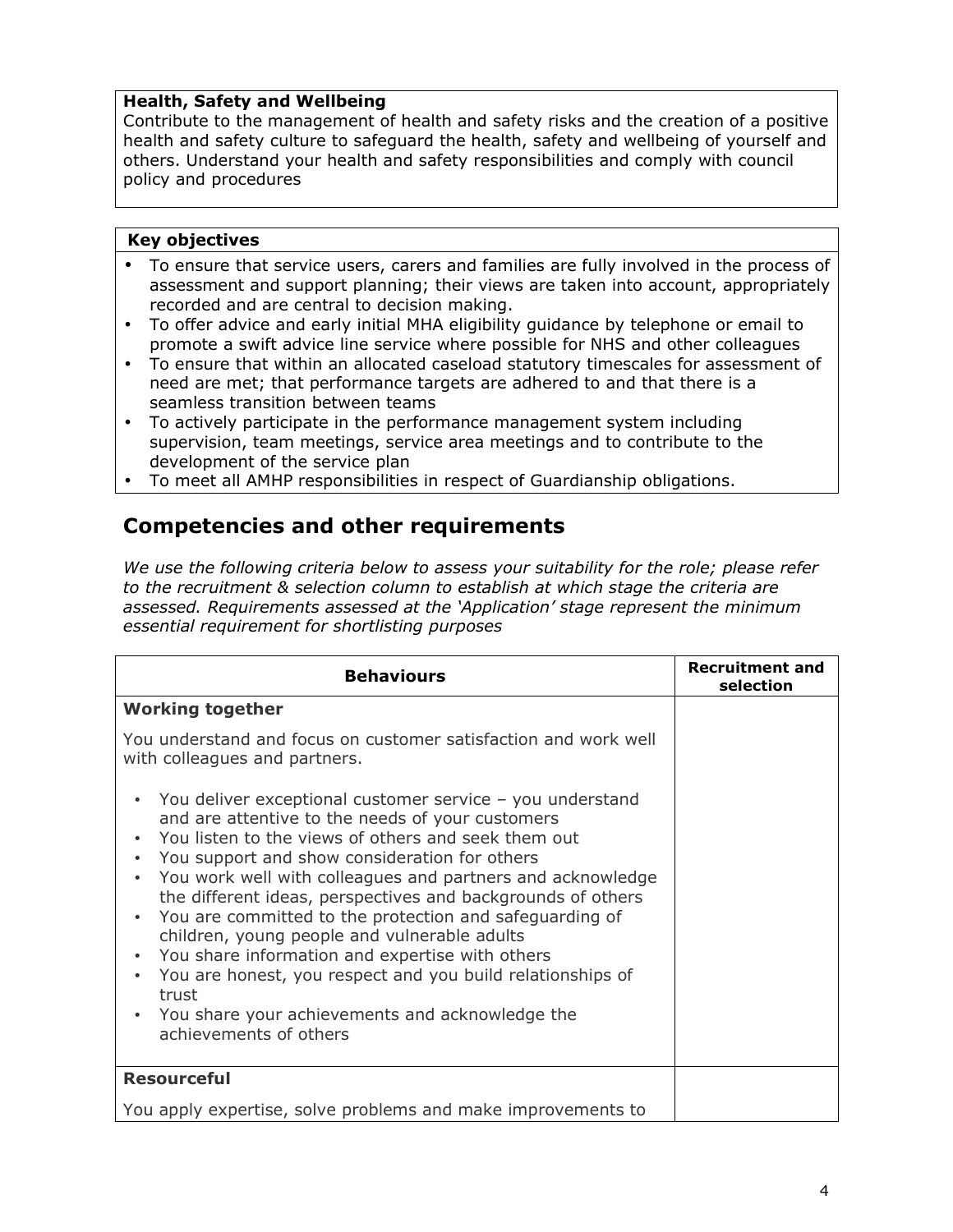| deliver the best possible customer outcomes.<br>You plan and organise your work and manage your time<br>effectively<br>You gather relevant information, analyse it and make timely<br>informed decisions in the course of your work<br>You are flexible and adaptable<br>$\bullet$<br>You respond constructively to change<br>$\bullet$                                                                                                                                                                                                                                              |  |
|--------------------------------------------------------------------------------------------------------------------------------------------------------------------------------------------------------------------------------------------------------------------------------------------------------------------------------------------------------------------------------------------------------------------------------------------------------------------------------------------------------------------------------------------------------------------------------------|--|
| You demonstrate financial awareness relevant to the job you<br>do<br>You use your initiative and are creative in problem solving<br>You deliver results and demonstrate commitment to serving<br>customers                                                                                                                                                                                                                                                                                                                                                                           |  |
| <b>Personal responsibility</b>                                                                                                                                                                                                                                                                                                                                                                                                                                                                                                                                                       |  |
| You take responsibility for your work, your environment and your<br>development.                                                                                                                                                                                                                                                                                                                                                                                                                                                                                                     |  |
| You are trustworthy and reliable<br>You pay attention to your own health, safety and wellbeing<br>$\bullet$<br>and that of others<br>You acknowledge errors, report them as appropriate and play<br>your part in addressing them<br>You appropriately challenge unhelpful behaviour<br>You seek feedback and review your own contribution<br>$\bullet$<br>You are open to change and improvement<br>$\bullet$<br>You take responsibility for your development<br>You are enthusiastic about and take pride in your work<br>You act as an ambassador for the Council to our customers |  |

| Knowledge, skills & experience                                                                                                                                       | <b>Recruitment and</b><br>selection         |
|----------------------------------------------------------------------------------------------------------------------------------------------------------------------|---------------------------------------------|
| Recognised relevant professional qualification (Social Worker,<br>Occupational Therapist, Nurse, Psychologist) with relevant<br>registration (e.g. HCPC or NMC)      | <b>Application Form</b>                     |
| PG Dip/Higher Specialist Award - Approved Mental Health<br>Professional.                                                                                             | <b>Application Form</b>                     |
| Nationally recognised and accredited Best Interest Assessor Award                                                                                                    | <b>Application Form</b>                     |
| Prepared to complete core training                                                                                                                                   | Interview                                   |
| Expert knowledge and experience of relevant legislation, policy<br>and principles, including Social Care and Human Rights legislation<br>and Person Centred Practice | Application Form<br>Interview<br>Assessment |
| Professional expertise and demonstrable experience in social care<br>with adults in need of support services and their families                                      | <b>Application Form</b><br>Interview        |
| A good working knowledge and ability to use information<br>technology and related operational systems                                                                | Interview<br>Assessment                     |
| Ability to undertake complex assessments of need, risks,<br>strengths, produce analysis and translate into a coherent plan and                                       | <b>Application Form</b><br>Interview        |